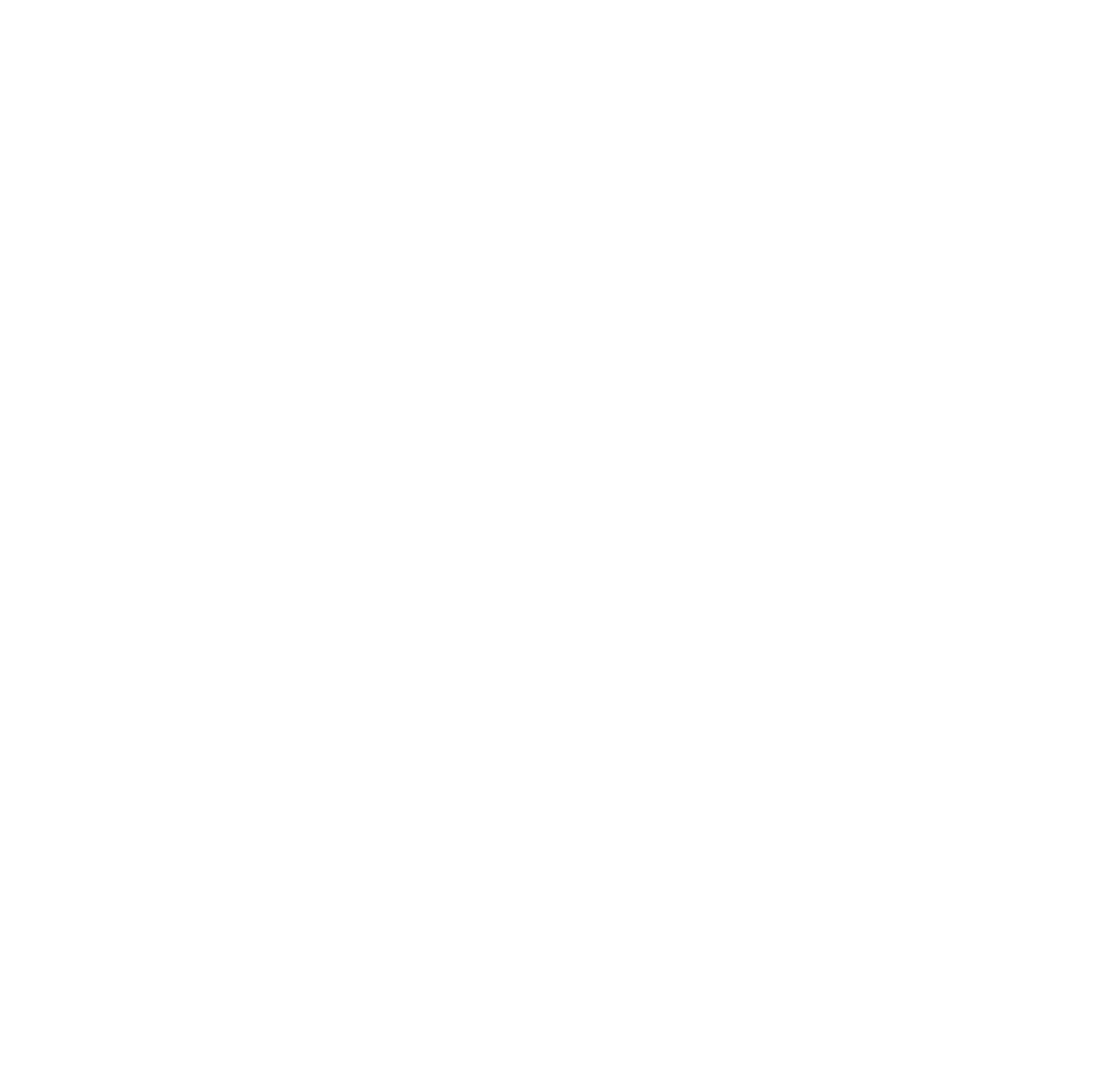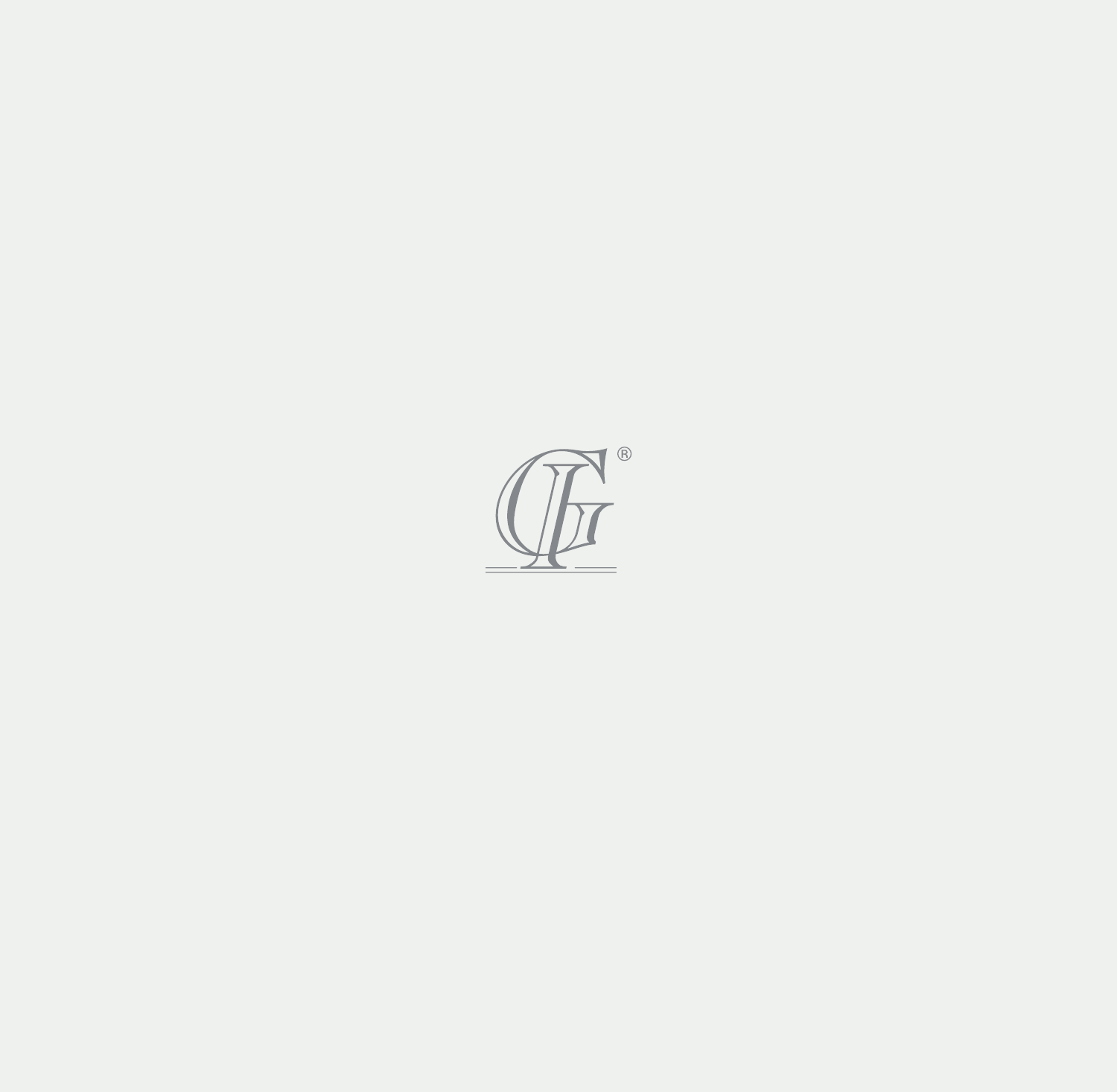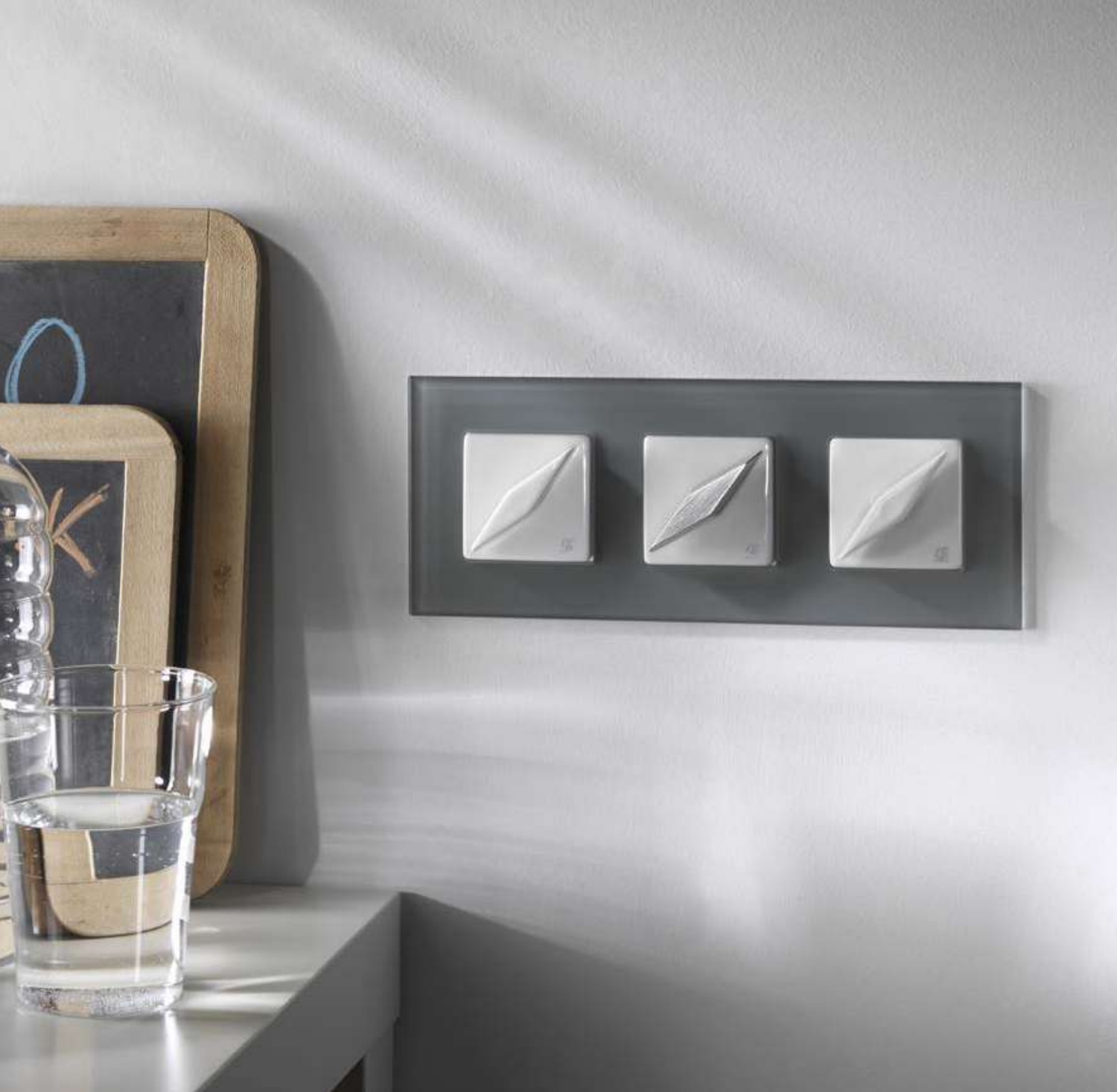"RICONOSCERE IL BISOGNO È LA CONDIZIONE PRIMARIA DEL DESIGN"

"RECOGNIZING THE NEED IS THE PRIMARY CONDITION FOR DESIGN"

Charles Eames

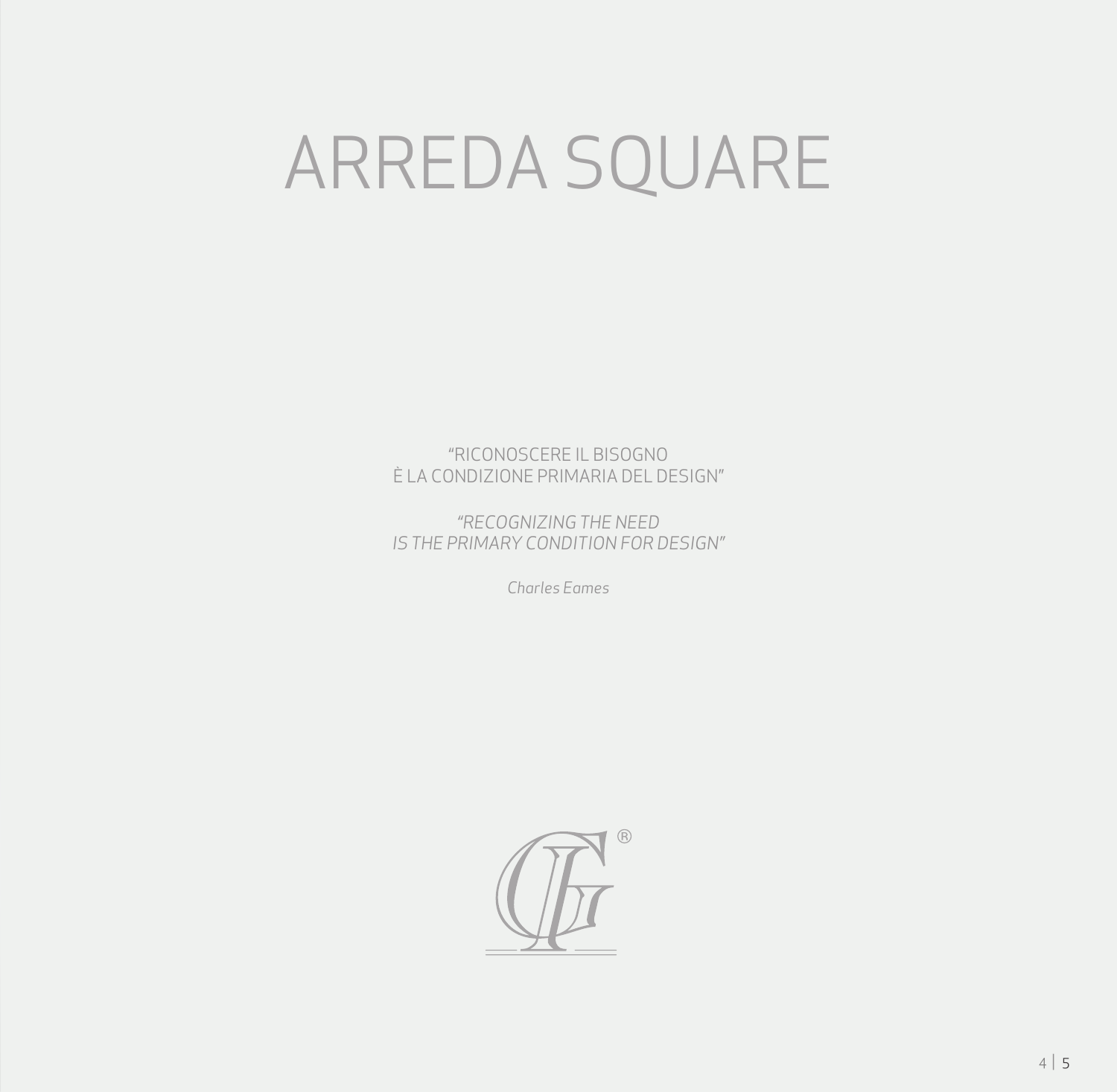



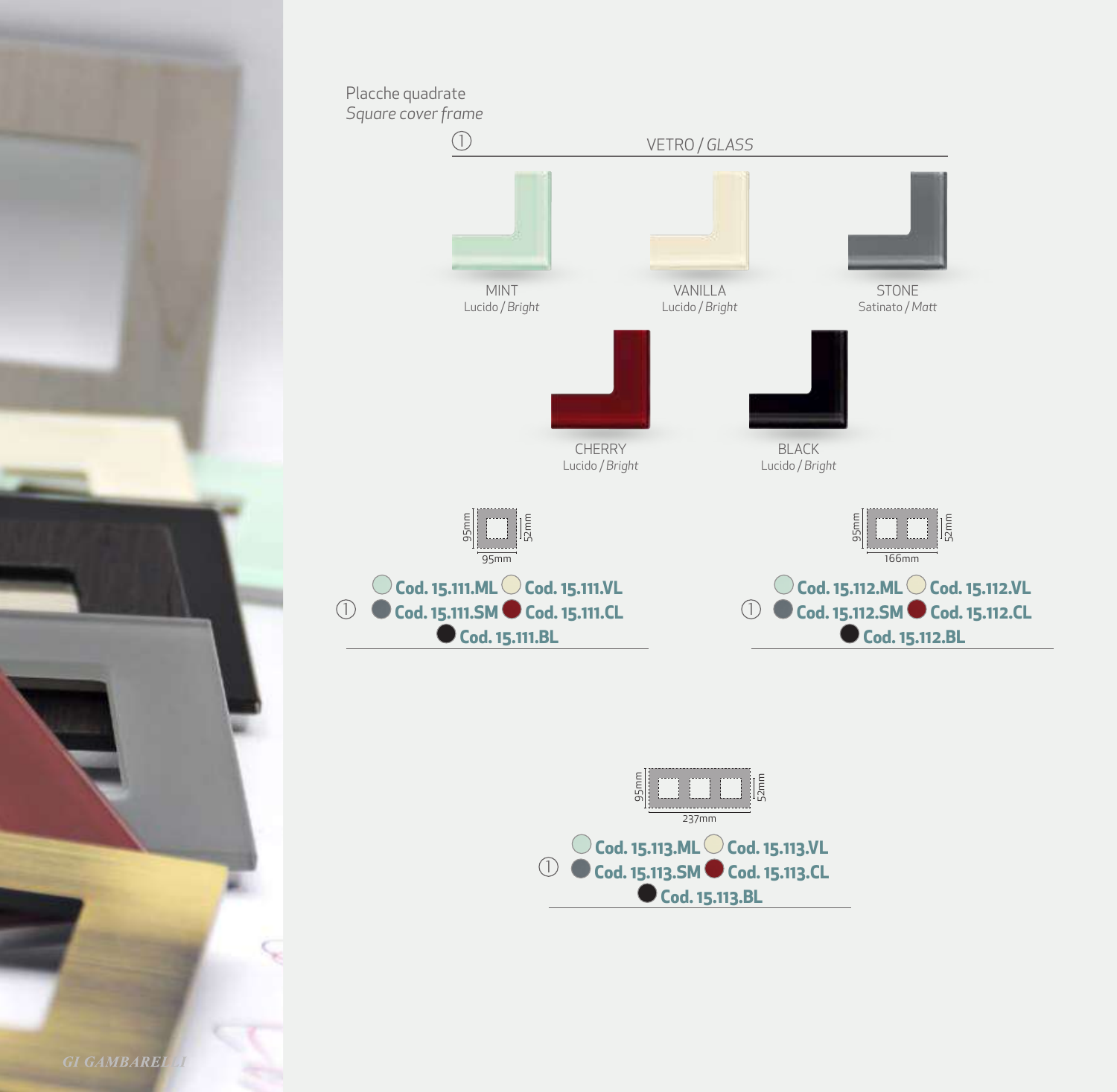







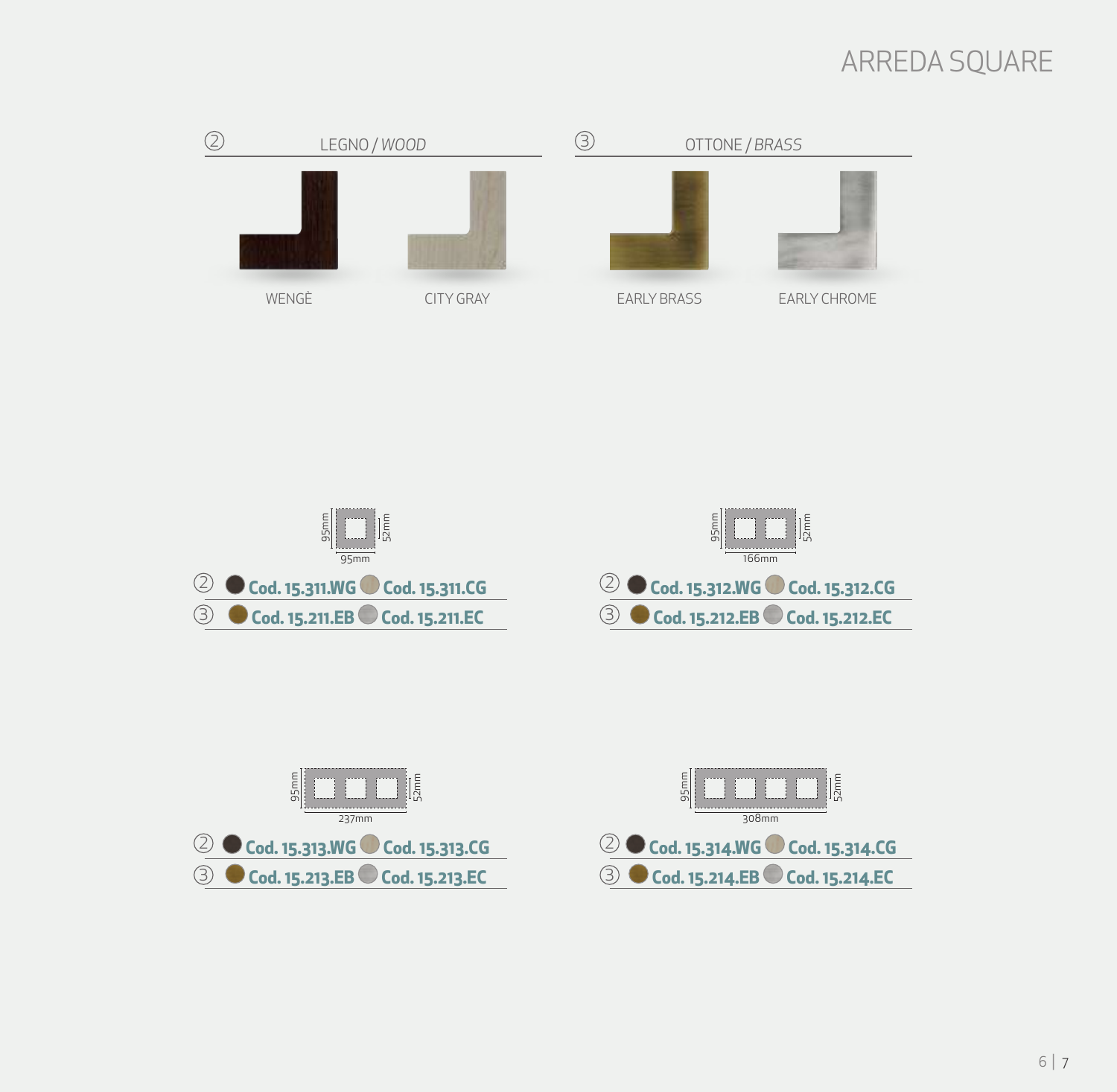



20 mm h 50,5 mm

Per scatola standard europeo *For European standard box*

Interruttore / Deviatore rotativo - Porcellana *Rotary one-way/two-way switch - Porcelain*



Pulsante rotativo - Porcellana *Rotary push button switch - Porcelain*



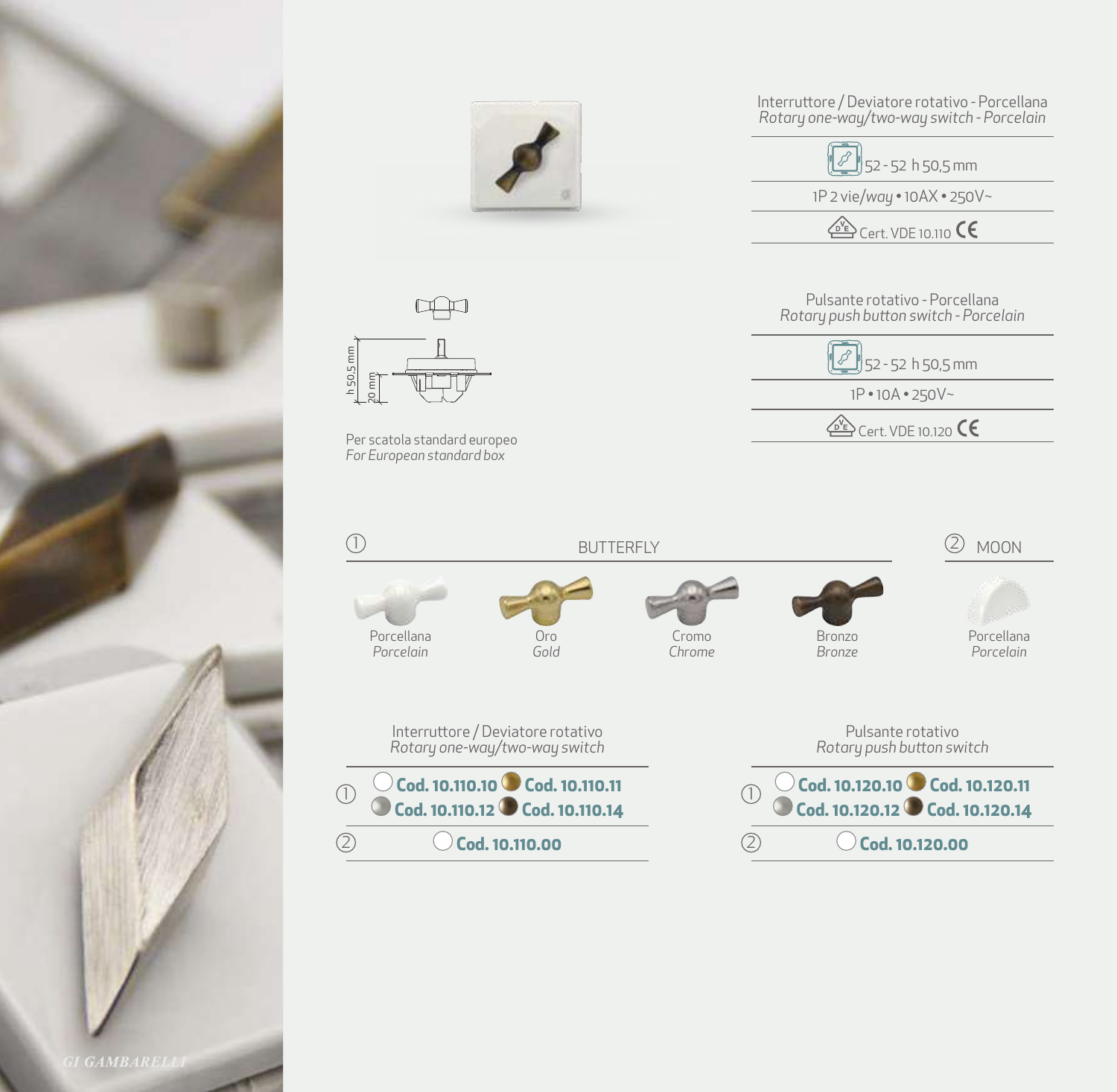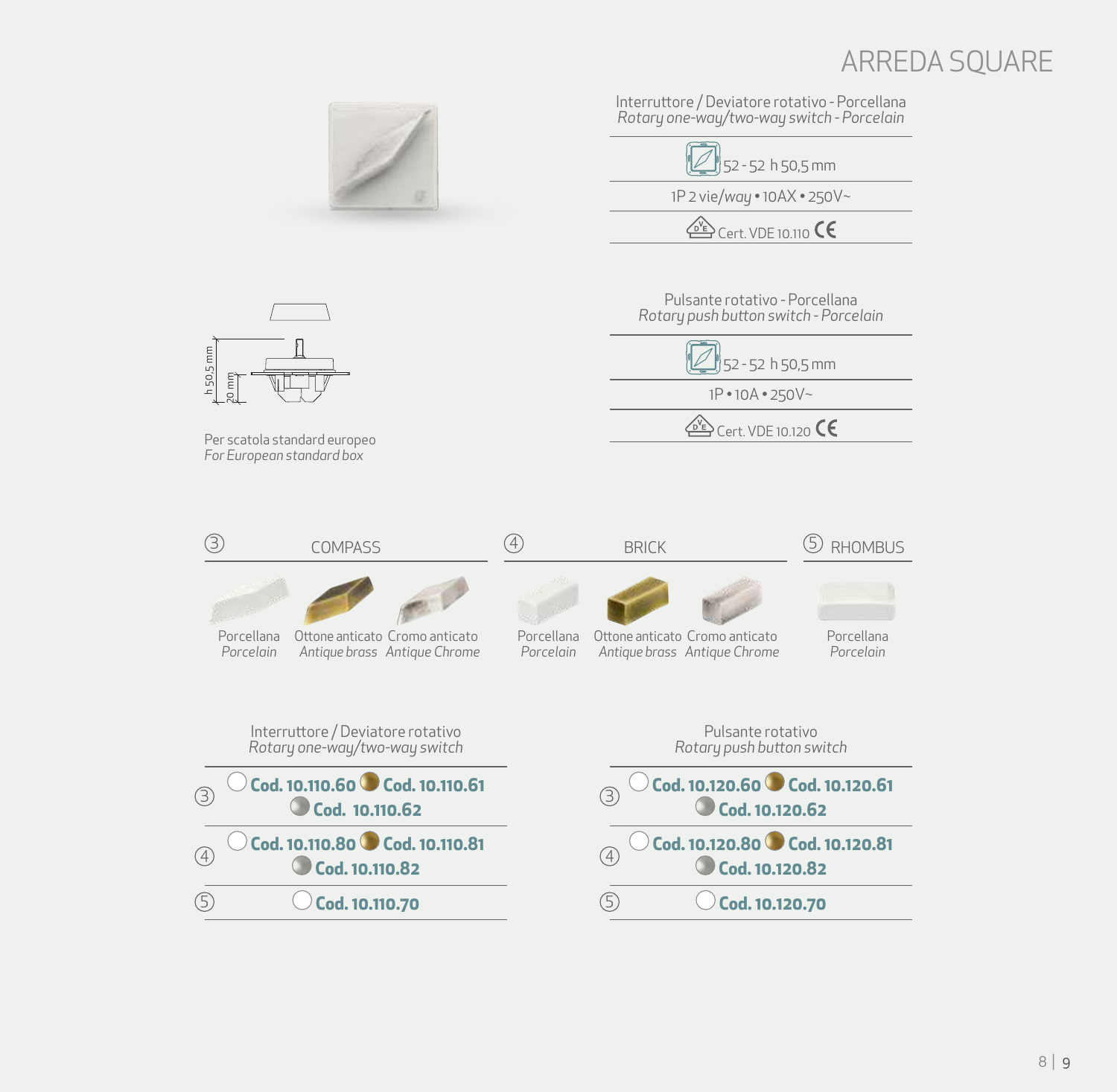Pulsante a pressione - Porcellana *Push button - Porcelain*







| Cod. 10.130.51 Cod. 10.130.52                             |
|-----------------------------------------------------------|
| $\frac{1}{2}$ 0 $\frac{1}{2}$ 52 - 52 mm                  |
| $1P \cdot 7A \cdot 17V -$                                 |
| 91C                                                       |
| Per scatola standard europeo<br>For European standard box |
|                                                           |





Presa bivalente - Standard italiano - Porcellana *Socket-outlet - Italian standard - Porcelain*



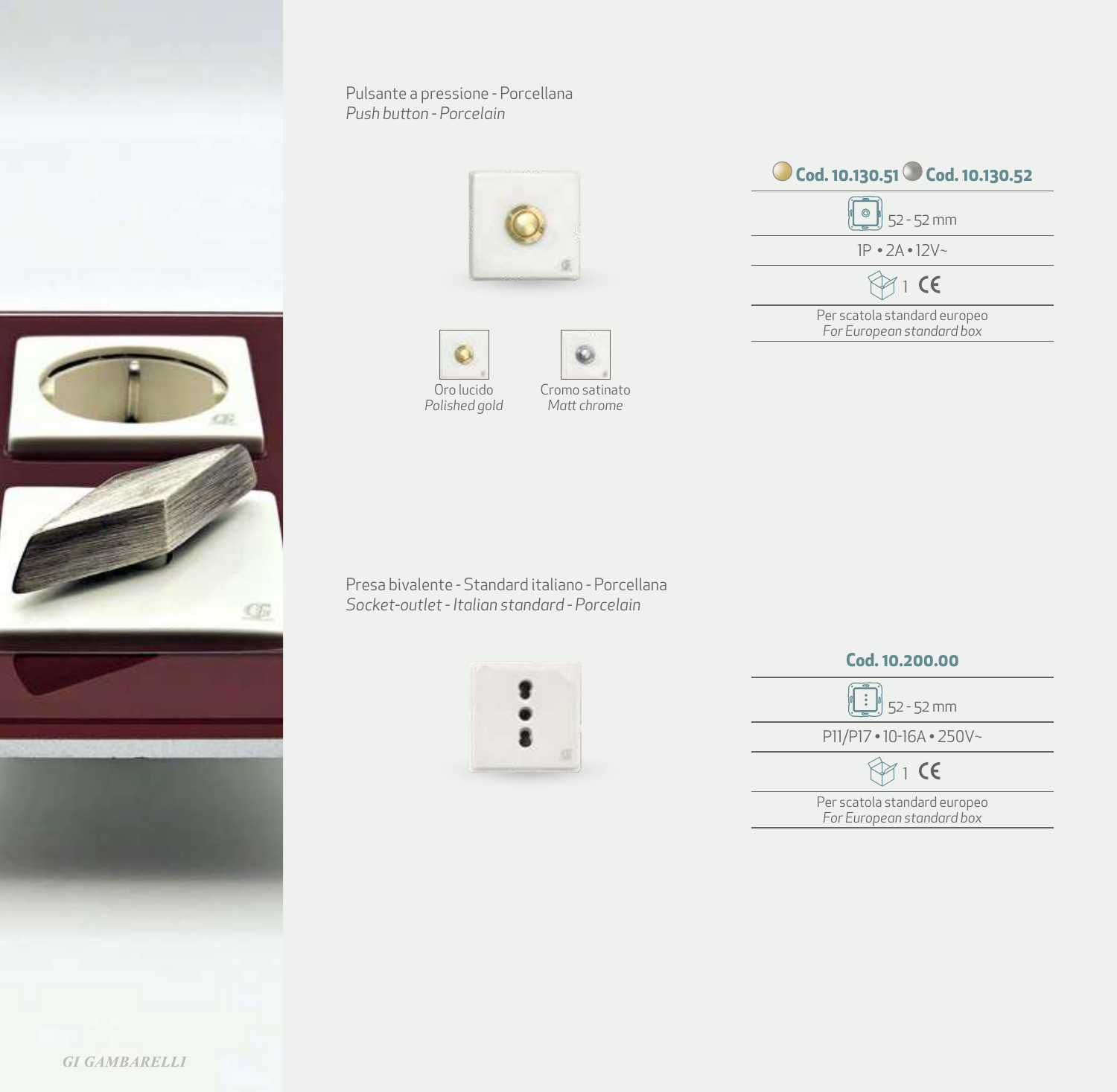Presa UNEL - Standard europeo - Porcellana *UNEL socket-outlet - European standard - Porcelain*



Presa Schuko - Standard tedesco - Porcellana *Schuko socket-outlet - German standard - Porcelain*





Presa standard francese - Porcellana *Socket-outlet - French standard - Porcelain*

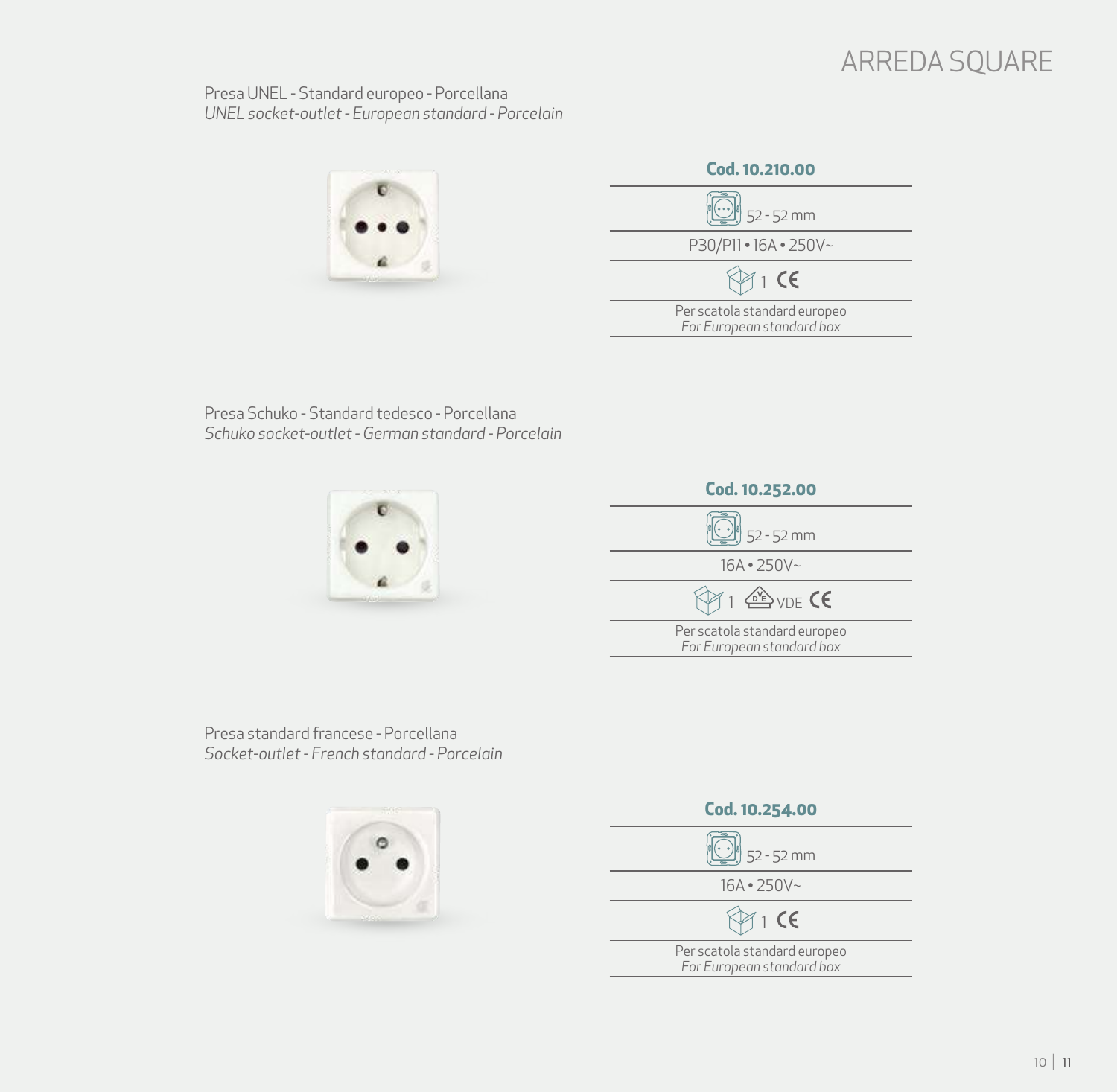



Presa telefonica - Porcellana *Telephone socket - Porcelain*





Presa dati RJ45 non schermata - Porcellana *Data socket RJ45 unshielded - Porcelain*



Presa coassiale TV/SAT- Porcellana *Coaxial TV/SAT connector - Pocelain*





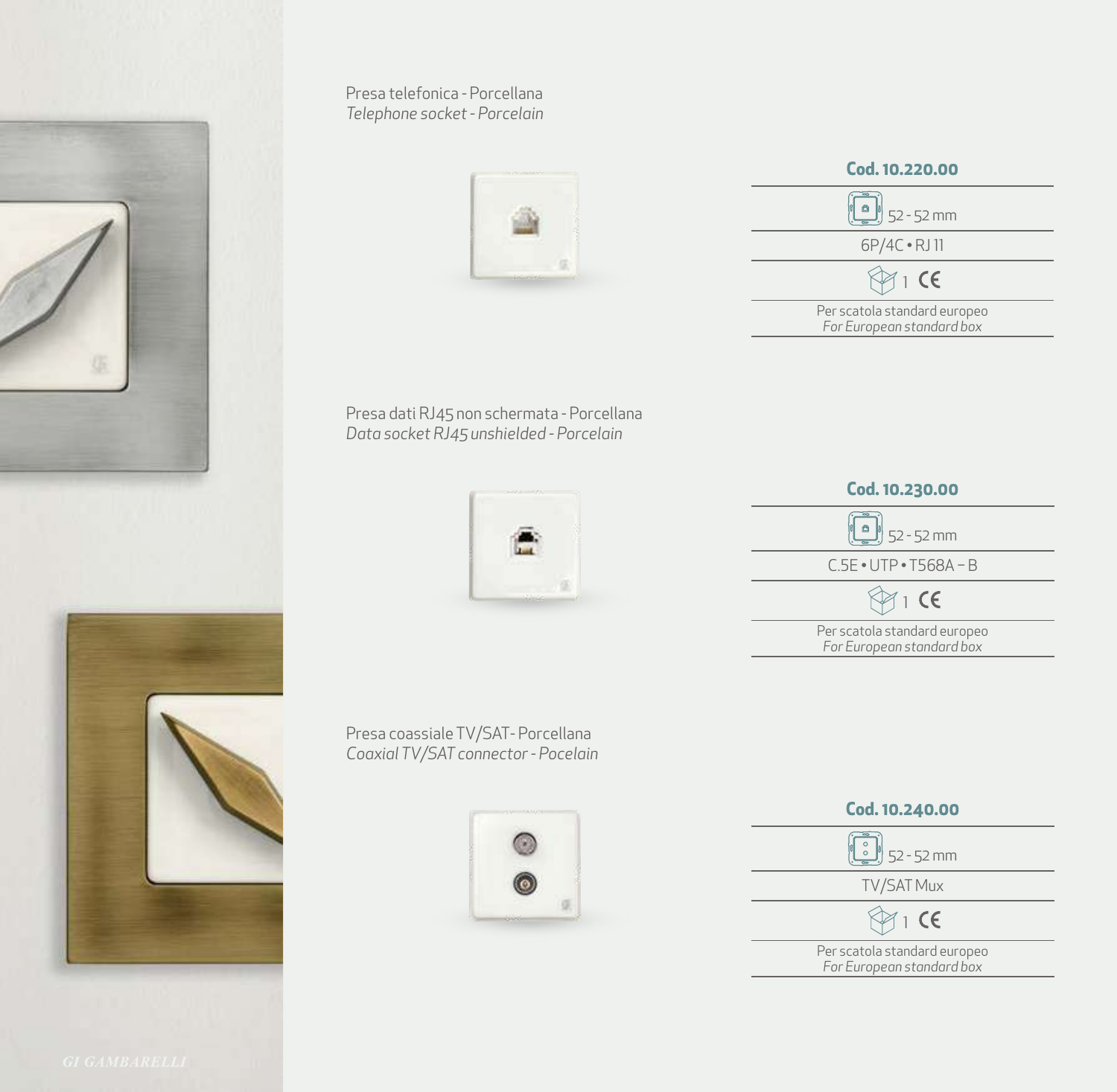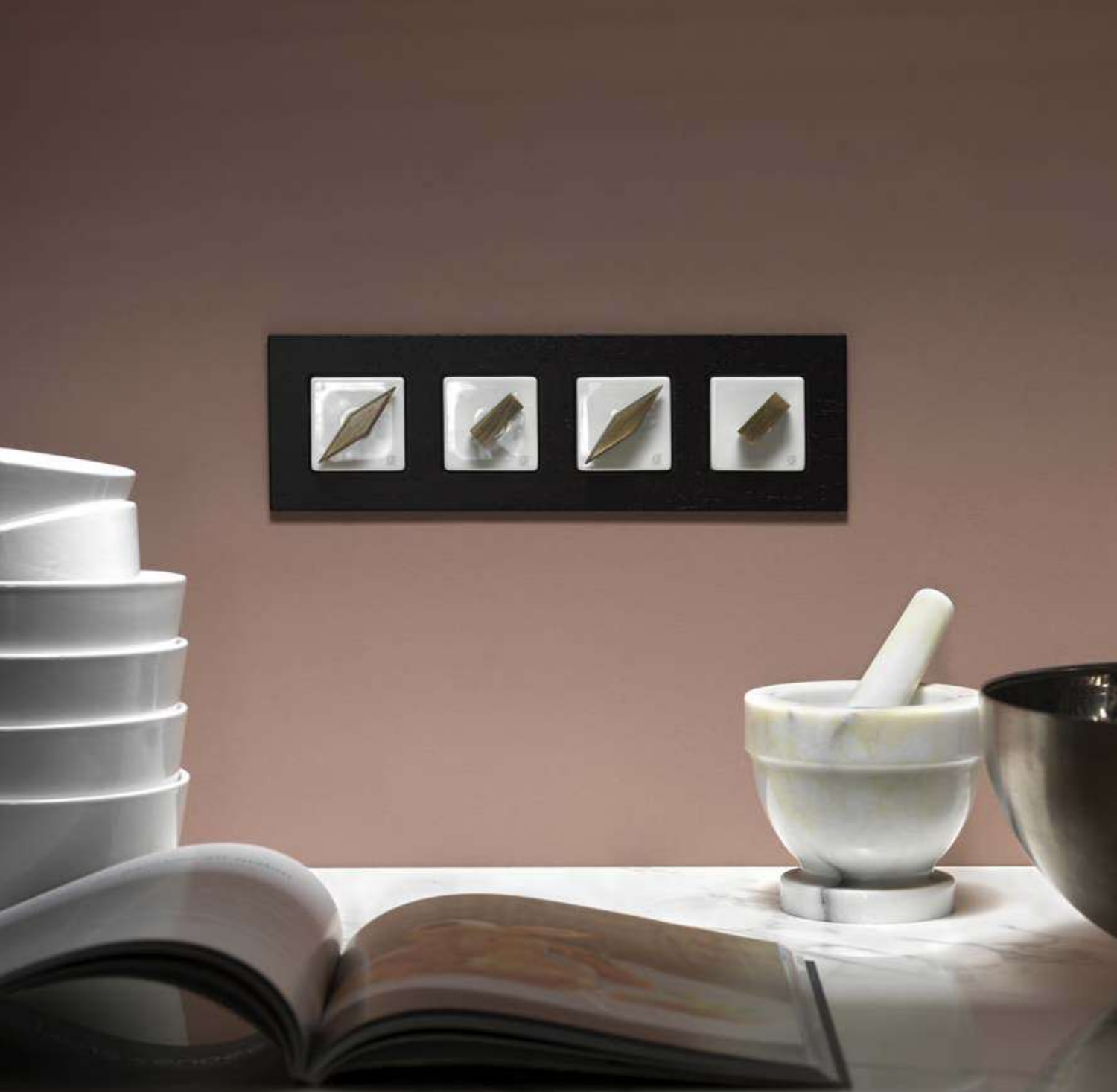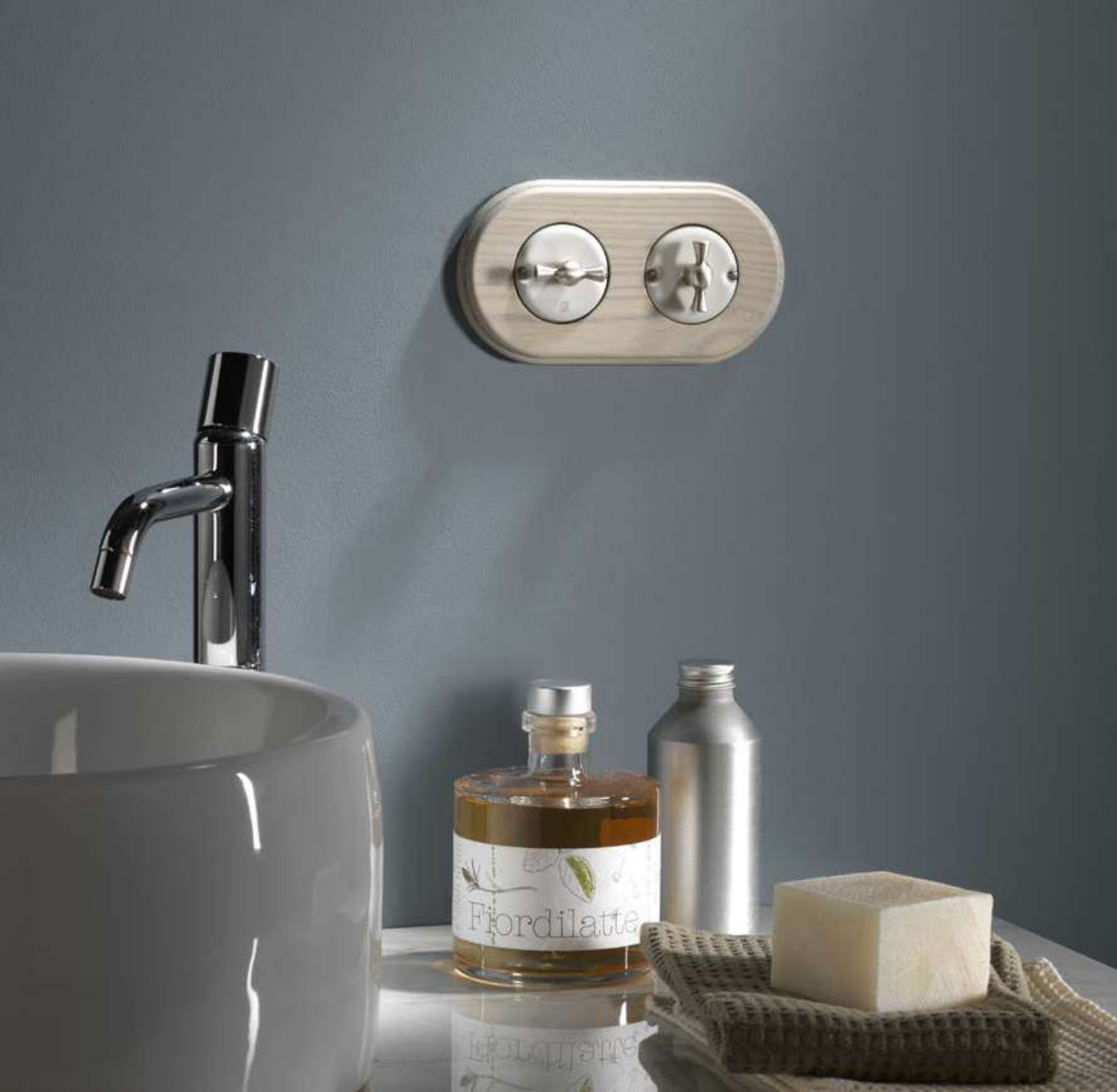# ARREDA ROUND

"L'INTELLIGENZA È LA CAPACITÀ DI ADATTARSI AL CAMBIAMENTO"

*"THE INTELLIGENCE IS THE ABILITY TO ADAPT TO CHANGE"*

*Stephen Hawking*

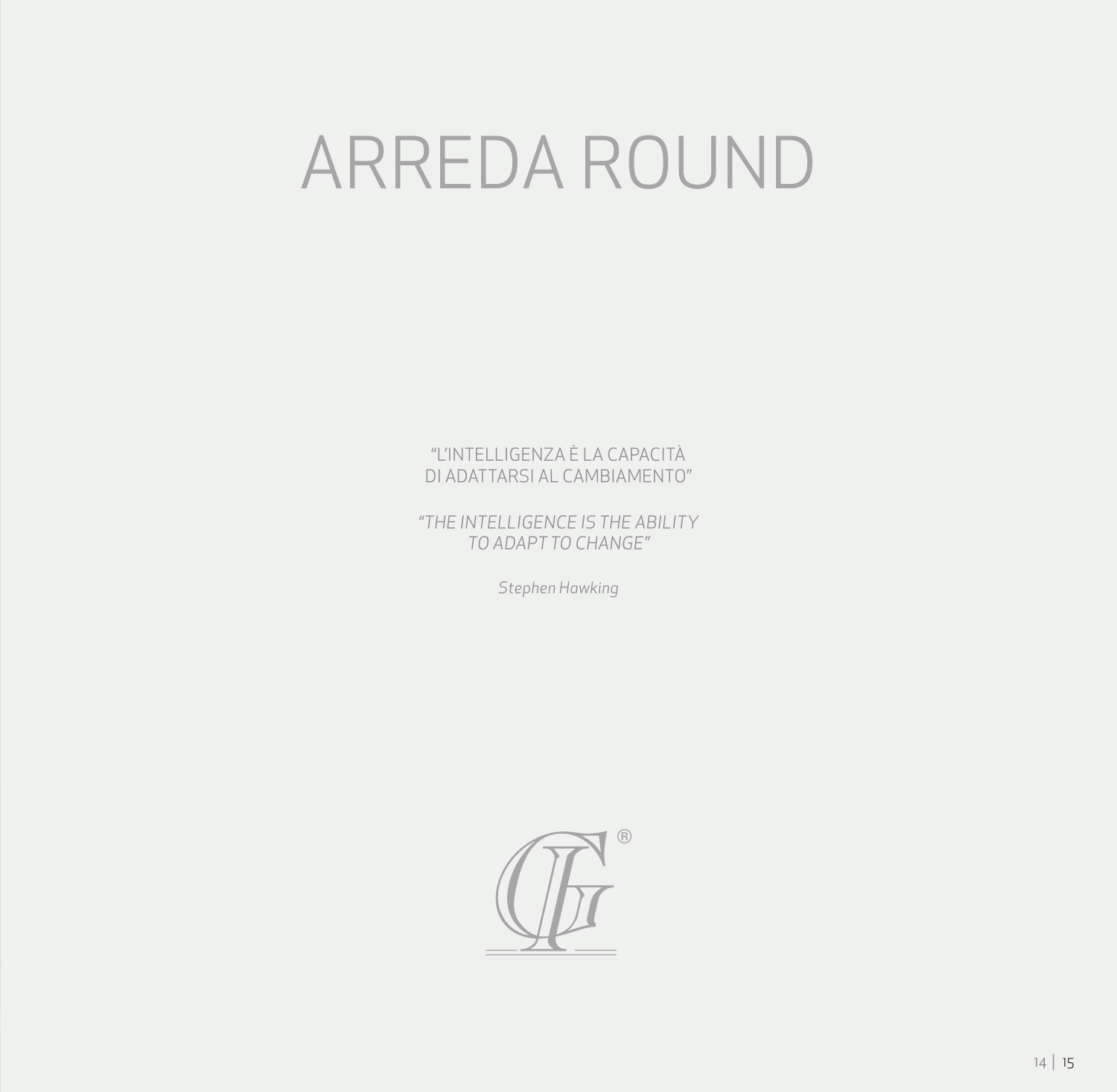

Placche tonde *Round cover frame*













![](_page_15_Figure_8.jpeg)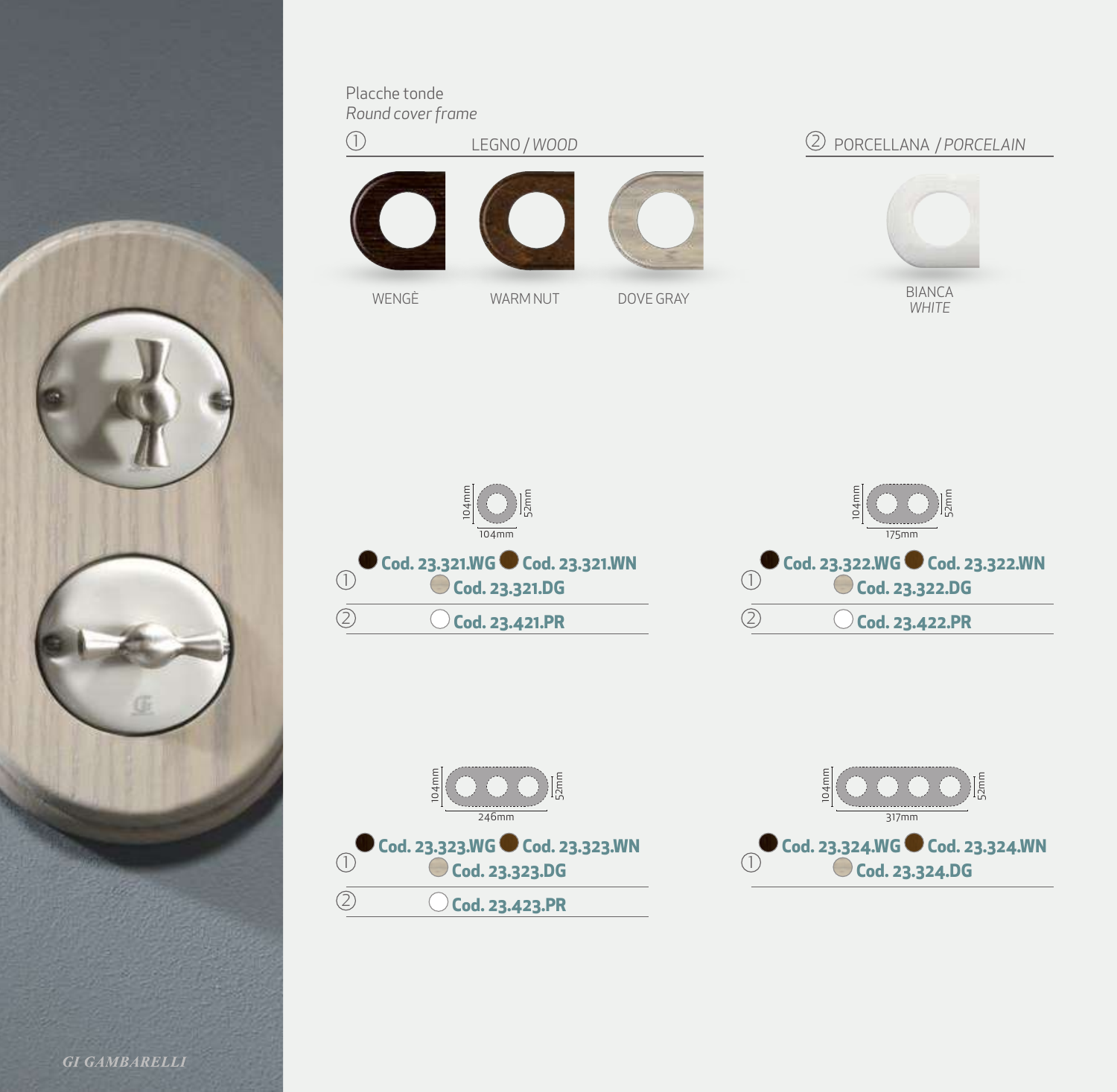## ARREDA ROUND

![](_page_16_Picture_1.jpeg)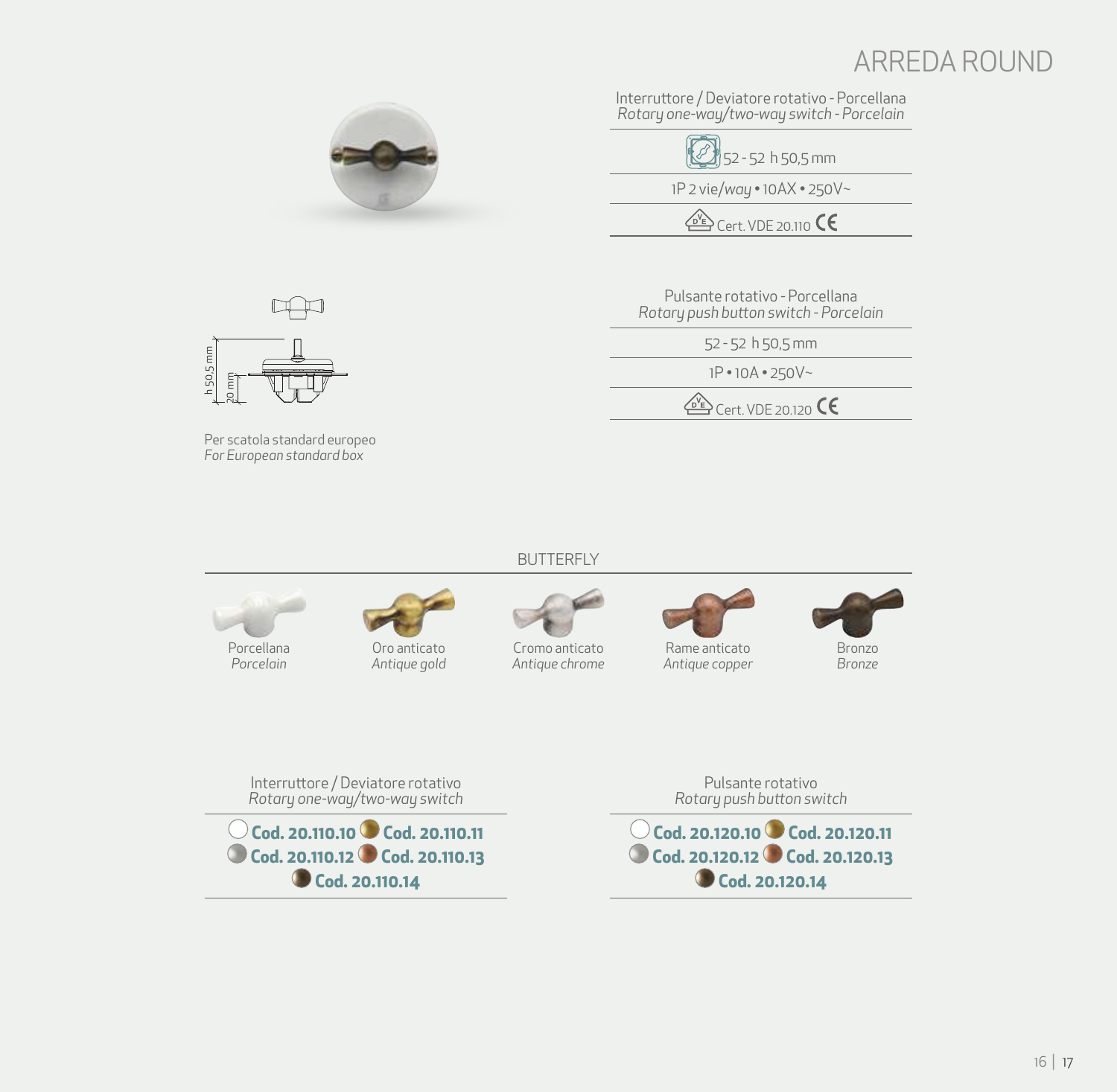![](_page_17_Picture_0.jpeg)

Pulsante a pressione - Porcellana *Push button - Porcelain*

![](_page_17_Picture_2.jpeg)

![](_page_17_Picture_3.jpeg)

![](_page_17_Picture_4.jpeg)

| Cod. 20.130.51 Cod. 20.130.52                             |
|-----------------------------------------------------------|
| $\frac{1}{3}$ 52 - 52 mm                                  |
| $1P \cdot 2A \cdot 12V -$                                 |
| $1$ CE                                                    |
| Per scatola standard europeo<br>For European standard box |
|                                                           |

Presa bivalente - Standard italiano - Porcellana *Socket-outlet - Italian standard - Porcelain*

![](_page_17_Picture_7.jpeg)

![](_page_17_Picture_8.jpeg)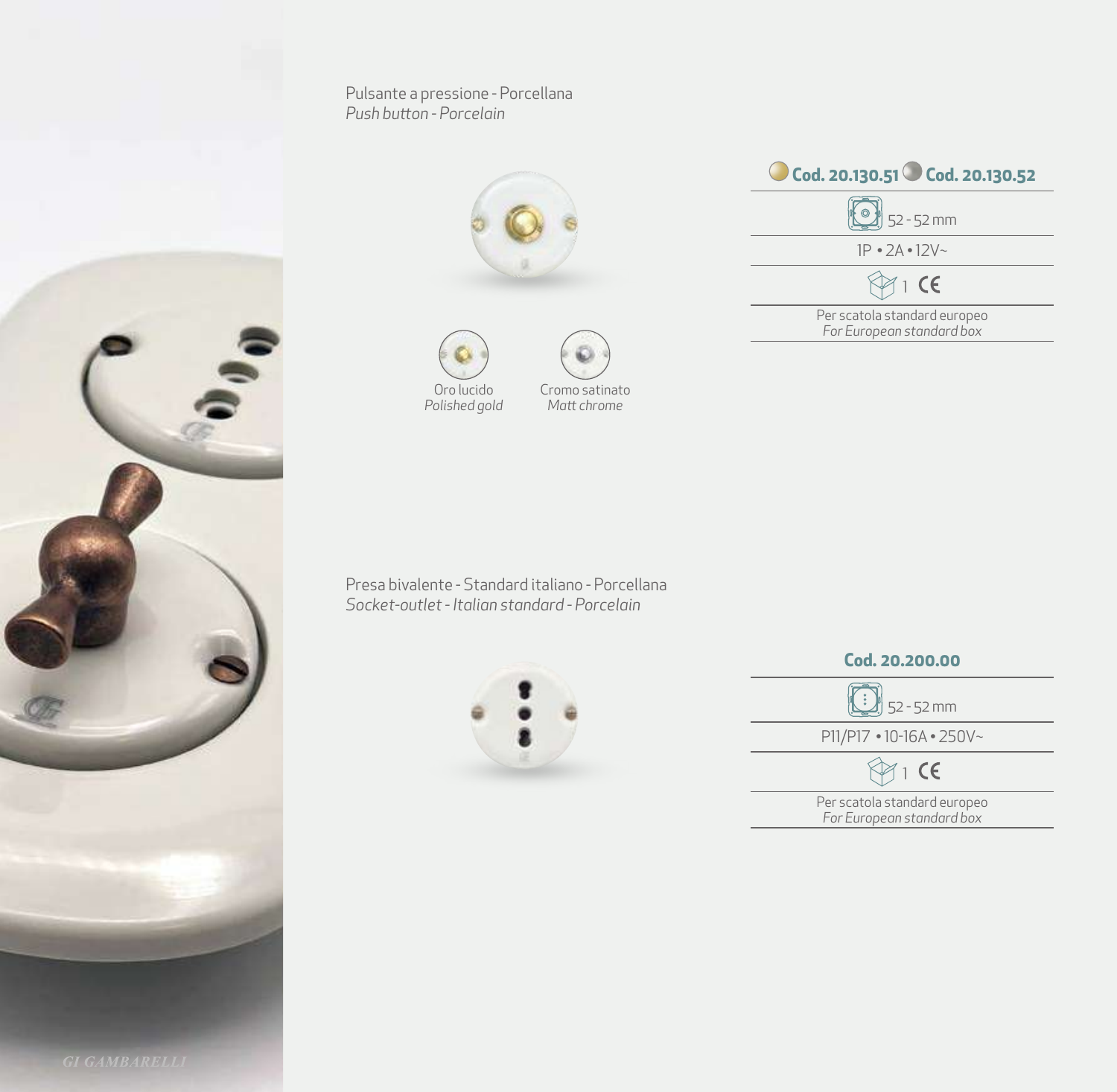## ARREDA ROUND

Presa UNEL - Standard europeo - Porcellana *UNEL socket-outlet - European standard - Porcelain*

![](_page_18_Figure_2.jpeg)

Presa Schuko - Standard tedesco - Porcellana *Schuko socket-outlet - German standard - Porcelain*

![](_page_18_Figure_4.jpeg)

![](_page_18_Figure_5.jpeg)

Presa standard francese - Porcellana *Socket-outlet - French standard - Porcelain*

![](_page_18_Figure_7.jpeg)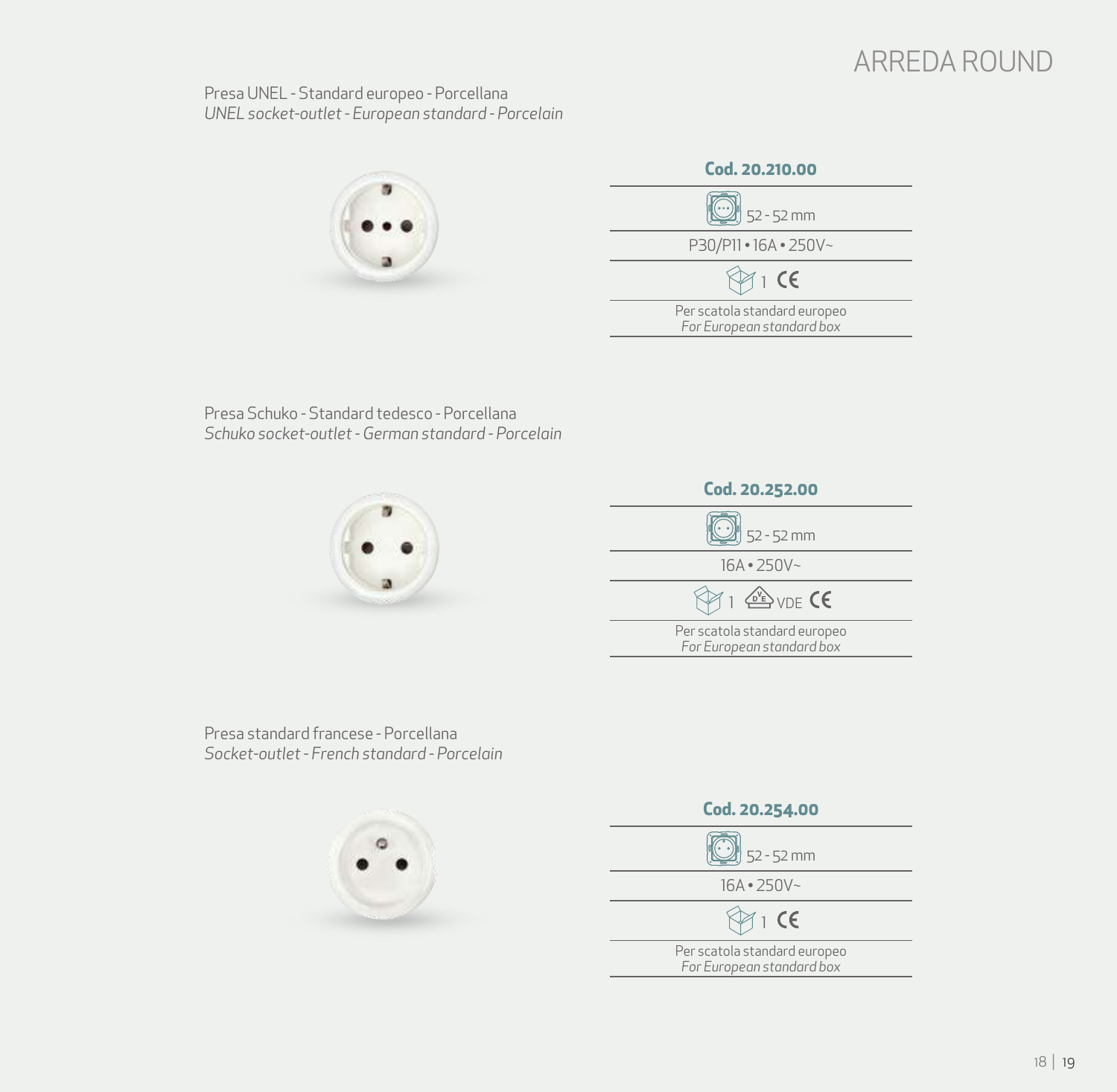![](_page_19_Picture_0.jpeg)

Presa telefonica - Porcellana *Telephone socket - Porcelain*

![](_page_19_Picture_2.jpeg)

Presa dati RJ45 non schermata - Porcellana *Data socket RJ45 unshielded - Porcelain*

![](_page_19_Picture_4.jpeg)

Presa coassiale TV/SAT - Porcellana *Coaxial TV/SAT connector - Porcelain*

![](_page_19_Picture_6.jpeg)

| Cod. 20.220.00                                            |
|-----------------------------------------------------------|
| <u>∦</u> 52 - 52 mm                                       |
| 6P/4C · RJ 11                                             |
| $1$ CE                                                    |
| Per scatola standard europeo<br>For European standard box |

![](_page_19_Figure_8.jpeg)

![](_page_19_Figure_9.jpeg)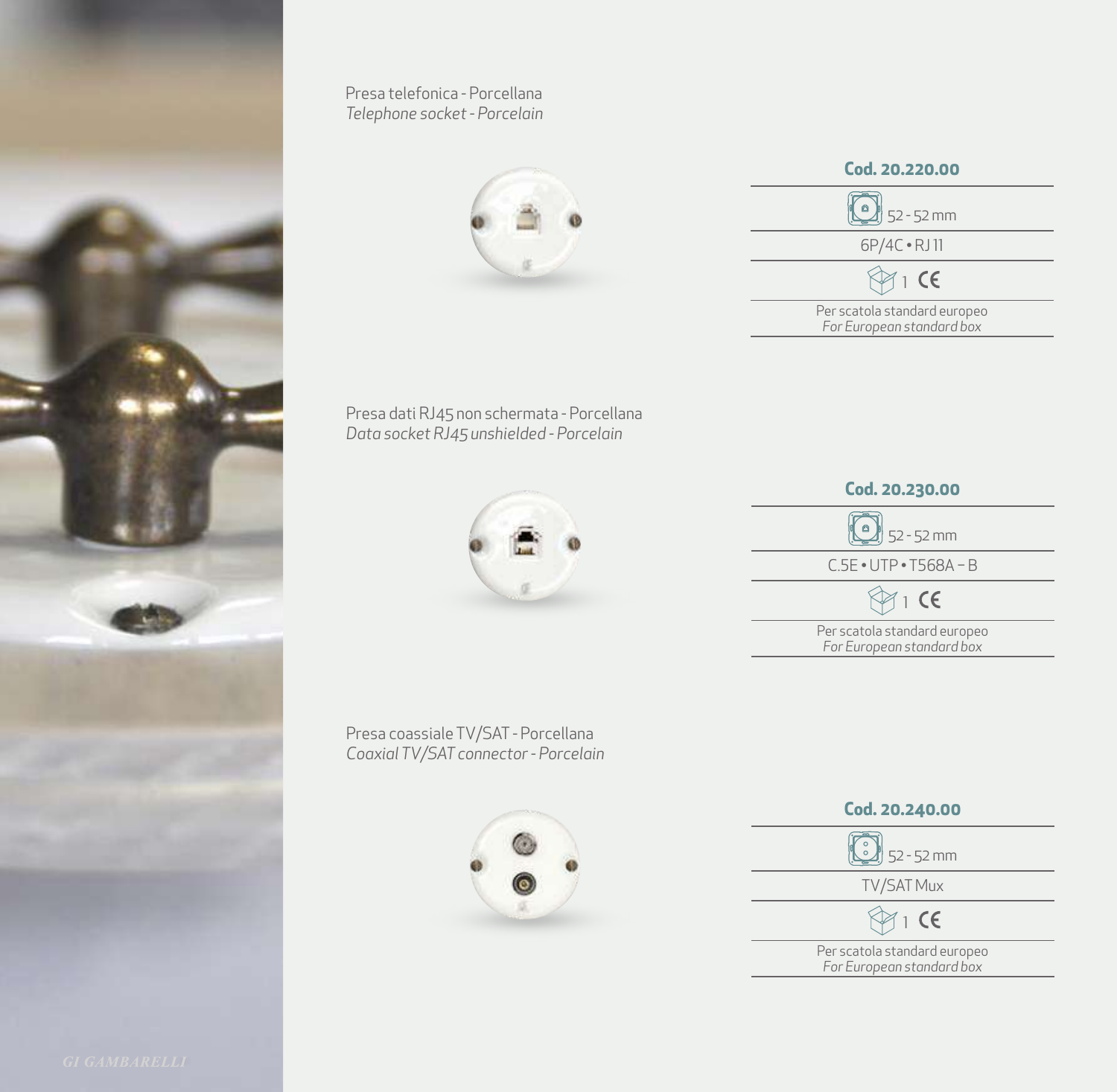![](_page_20_Picture_0.jpeg)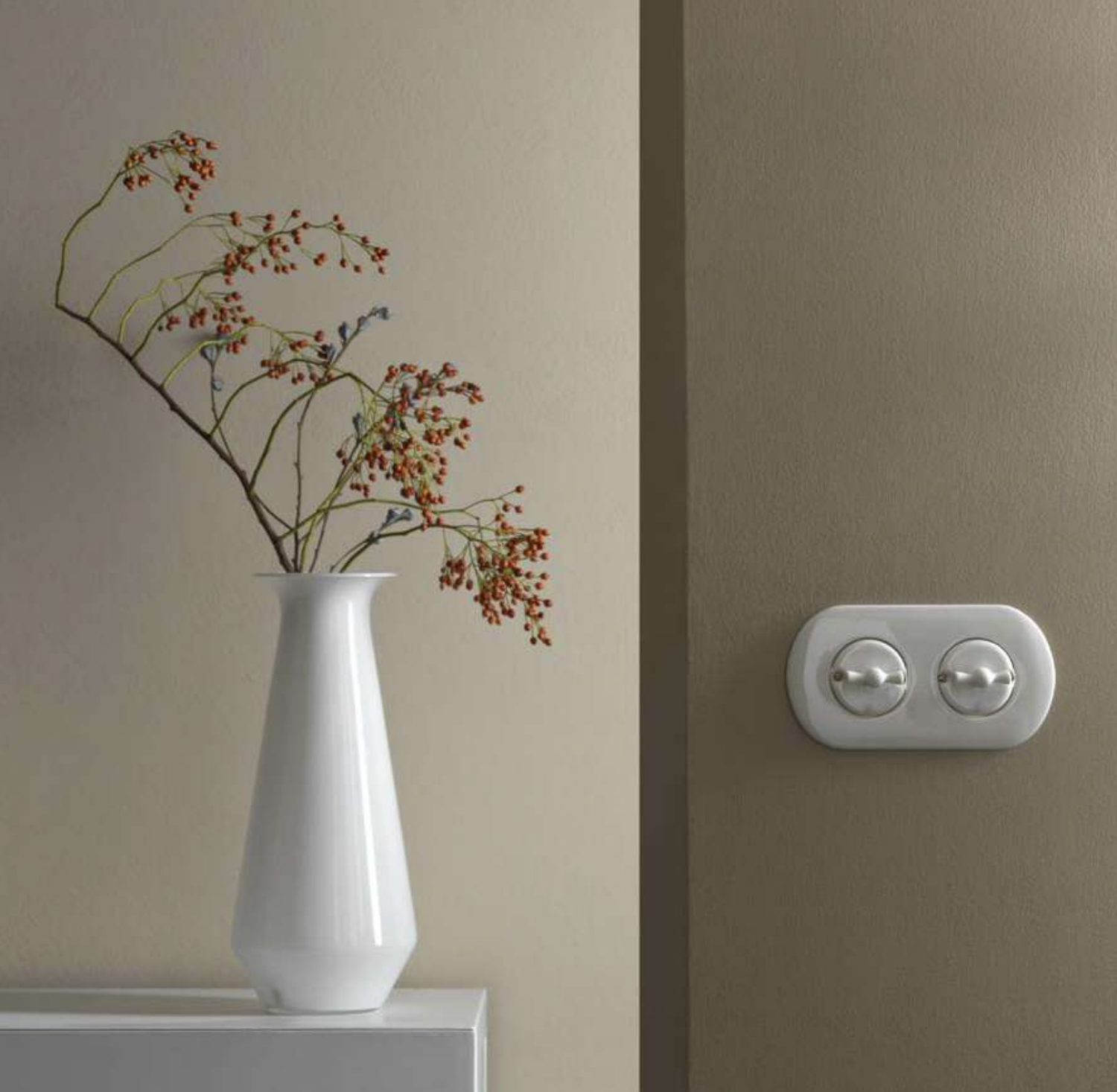#### **NORMATIVE DI RIFERIMENTO PER INTERRUTTORI**

Direttive comunitarie **2006/95/CE** Direttiva Bassa Tensione **2004/108/CE** Direttiva Compatibilità Elettromagnetica in riferimento alla norma di prodotto: **CEI 23-9 EN 60669-1 (1999) + A1 (2003) + A2 (2009)**

Apparecchi di comando non automatici per installazione elettrica fissa per uso domestico e similare **Parte 1**: Prescrizioni generali

### **VDE 0632 teil 1:2009-10**

Apparecchi di comando non automatici per installazione elettrica fissa per uso domestico e similare

#### **NORMATIVE DI RIFERIMENTO PER PRESE ELETTRICHE CEI 23-50 (2007) + V1 (2008) + V2 (2011) + V3 (2015) + V4 (2015)**

Spine e prese per usi domestici e similari **Parte 1**: Prescrizioni generali

#### **IEC 60884 (2002) + A1 (2006) + A2 (2013)**

Spine e prese per usi domestici e similari **Parte 1**: Prescrizioni generali

#### **DIN VDE 0620-1 (2016)**

Spine e prese per usi domestici e similari **Parte 1**: Prescrizioni generali sulle prese fisse **DIN 49440-1 (2006)**

Prese a due poli con contatto di terra **Parte 1**: Dimensioni principali

#### **NORMATIVA DI RIFERIMENTO PER PRESE TV EN 50083-2 (2012)**

Sistemi di distribuzione via cavo per segnali televisivi e sonori **Parte 2**: Compatibilità elettromagnetica per le apparecchiature

#### **NORMATIVA DI RIFERIMENTO PER PRESE TELEFONICHE E DATI CEI EN 55022 (2014)**

Apparecchiature per l'informatica - Caratteristiche del radio disturbo - Limiti e metodi di misurazione

#### **NORMATIVE DI RIFERIMENTO PER CAVI A TRECCIA**

Direttive Comunitarie **2006/95/CE** Direttiva Bassa Tensione **HD 21.3 S3:1995 + A1:1999** Cavi con isolamento in cloruro di polivinile con tensioni nominale fino a 450/750 V **CEI EN 60332-1-2 e CPR** Prove su cavi elettrici e ottici in caso d'incendio

#### **NORMATIVA DI RIFERIMENTO PER SISTEMI DI TUBI EN 61386-1:2008 + A1 (2017)**

Sistemi di tubi per la canalizzazione dei cavi **Parte 1**: Prescrizioni generali **EN 61386-21 (2004)** Sistemi di tubi per la canalizzazione dei cavi **Parte 21**: Prescrizioni particolari - Sistemi a tubi rigidi

#### *SWITCHES REFERENCE STANDARDS*

*European directive 2006/95/CE Low-voltage directive*

#### **2004/108/CE**

*Electromagnetic compatibility directive according to the product rule: CEI 23-9 EN 60669-1 (1999) + A1 (2003) + A2 (2009) + A3 (2009) Switches for household and similar fixed-electrical installations Part 1: General requirements VDE 0632 teil 1:2009-10*

*Switches for household and similar fixed-electrical installations*

#### *ELECTRICAL SOCKETS REFERENCE STANDARDS*

*CEI 23-50 (2007) + V1 (2008) + V2 (2011) + V3 (2015) + V4 (2015) Plugs and sockets for household and similar fixed-electrical installations Part 1: General requirements IEC 60884 (2002) + A1 (2006) + A2 (2013) Plugs and socket-outlets for household and similar purposes Part. 1: General requirements DIN VDE 0620-1 (2016) Plugs and socket-outlets for household and similar purposes*

*Part 1: General requirements on fixed socket-outlets*

*DIN 49440-1 (2006) Two pole socket-outlets with earthing contact Part 1: Main dimension*

## *TV SOCKETS REFERENCE STANDARDS*

*EN 50083-2 (2012) Cable networks for television signals, sound signals and interactive services Part 2: Electromagnetic compatibility for equipments*

#### *TELEPHONE AND DATA SOCKETS REFERENCE STANDARDS CEI EN 55022 (2014)*

*Information technology equipment - Radio disturbance characteristics - Limits and methods of measurement*

#### *TWISTED CABLE REFERENCE STANDARDS*

*European directive 2006/95/CE Low-voltage directive HD 21.3 S3:1995 + A1:1999 Polyvinyl chloride insulated cables of rated voltages up to 450/750 V CEI EN 60332-1-2 and CPR Tests on electric and optical cables in case of fire*

### *CONDUIT SYSTEMS REFERENCE STANDARDS*

*EN 61386-1 (2008) + A1 (2017) Conduit systems for cable management Part 1: General requirements EN 61386-21 (2004) Conduit systems for cable management Part 21: Particular requirements - Rigid conduit systems*